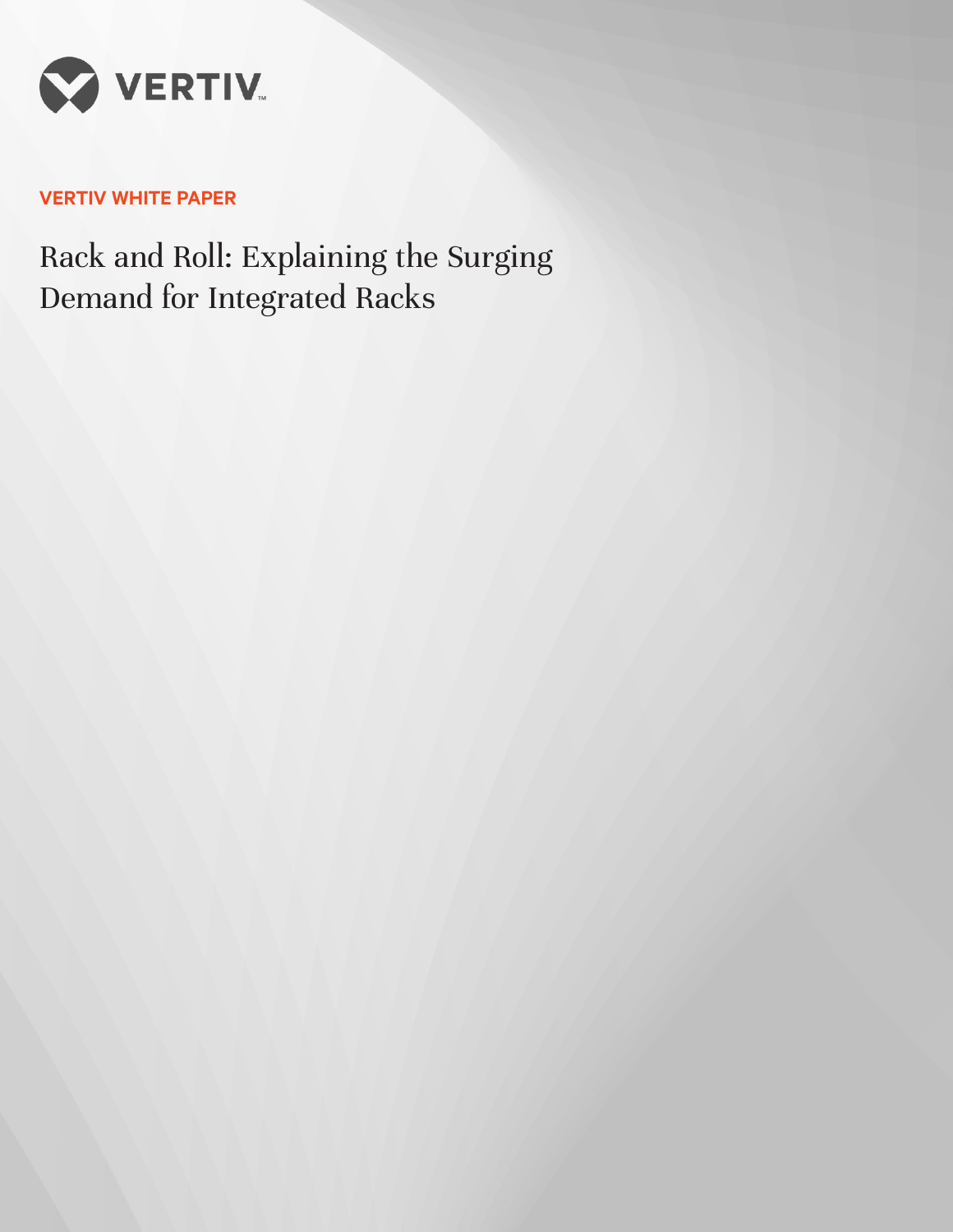We have long thought of data centers as snowflakes, with no two looking the same. On a granular level, that's still true – different loads require subtle differences in equipment and capacity – but there is a growing move toward more normalized data center equipment and designs. This move is especially true among dedicated data center companies, such as cloud and colocation providers, with the push to the edge adding to the desire for more standardization.

Colocation provider Digital Realty is the unquestioned leader on this front, with a disciplined design approach that ensures repeatable operation and performance across their 200 or so data centers around the world. Microsoft, Facebook, Amazon, and other cloud providers also have embraced standardized designs that ensure their facilities look, act and can operate and service more or less the same whether they're in Prineville, Oregon, or Cape Town, South Africa. There are regional nuances, to be sure, but it's getting harder and harder to distinguish these snowflakes.

Interestingly, however, cloud providers and colocation companies take different approaches to standardization. Cloud and hosting providers own all of their equipment and tend to do their system integration. They have a defined infrastructure, and they roll out additional capacity when they need it. If Google needs to add servers to meet increased demand, for example, they add more of what they already have, and they use their internal personnel to do it. The racks will look the same across their facilities, but they are unquestionably Google racks.

Colos, on the other hand, are deploying their customers' racks. That customer can choose the servers and associated equipment in those racks. If that equipment ships to the colocation facility, the customer typically works with a third-party system integrator to assemble and activate that rack when everything eventually arrives. If it sounds like there are a lot of moving parts in that process, it's because there are. And that can cause delays in deployment and increases in costs.

The alternative, which is becoming the overwhelming preference of colos and their customers, is to work with system integrators who build an integrated rack offsite and ship that fully assembled integrated rack to the colo. In our recent experience with certain colos, as high as 70 percent of the racks shipped to colocation providers are integrated racks. There are compelling reasons for this number.

# **The Case for Integrated Racks**

There are advantages to deploying an integrated rack that goes beyond the zip code where the equipment is shipped. Let's examine those.

- **Speed of deployment:** One of the more critical competitive advantages a colocation provider can offer is the speed with which a client can stand up equipment within the data center. Deploying integrated racks accelerates the process in several ways. The system integrator building the integrated rack typically has ready access to all of the equipment – from rack to server to cables – through a single fulfillment channel. Assembly and configuration usually are faster in a dedicated space as opposed to the data center floor, and installation of a fully assembled, integrated rack is quicker and easier.
- Lack of disruption: Assembling and installing a rack is a relatively complex, time-consuming process that requires significant workspace to complete effectively. Floor space is at a premium in colocation data centers, and finding room to store the disparate pieces and then assemble them when the time is right is a tall order. Simply sliding in a fully integrated, plug-and-play rack eliminates potential interruptions to adjacent racks and operations. In most



cases, the customer doesn't even have to be there. Also, when the rack is assembled in the data center, it can require coordination among multiple vendors who specialize in rack assembly, cable connections, and all the other details needed before going online.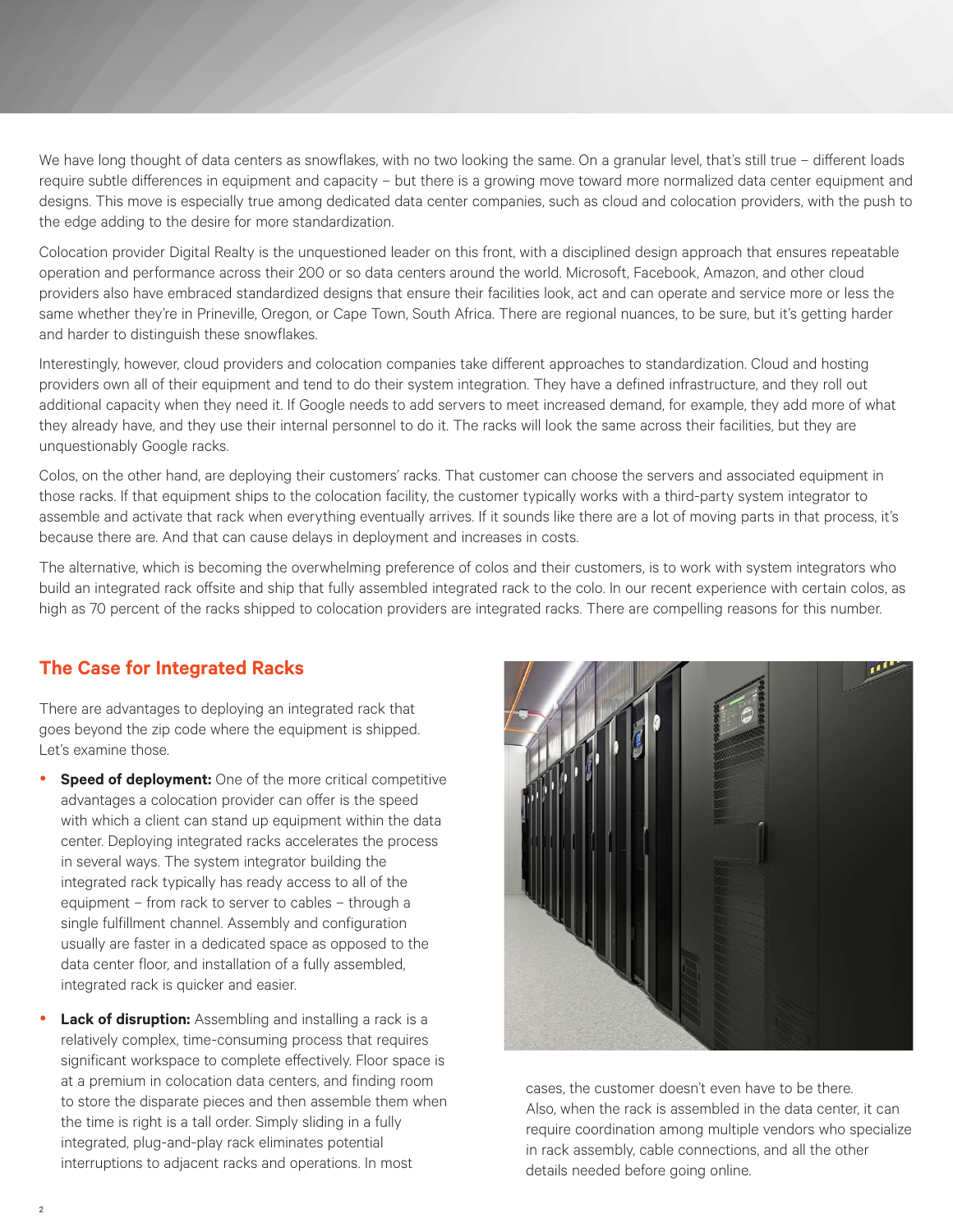

- **Reduced packaging materials:** You would be surprised how many customers tell us cleaning up and disposing of equipment packaging materials is a severe distraction, waste of time, and unwanted expense. But think about it – when you consider packaging materials for the rack itself, servers, UPS, rack PDU, cables and any other equipment going in the rack, that's a lot of cardboard, Styrofoam and plastic. With an integrated rack, all of that is managed offsite.
- **Predictable pricing:** With an integrated rack, the invoice is simple equipment costs and time for the system integrator, all billed together. Buying and installing separately means invoices for every piece of equipment and every vendor involved in installation and setup.
- Predictable quality: A single system integrator offers repeatable assembly practices. On-site assembly with multiple vendors expands the number of people involved and increases the opportunities for error.

#### **Where to Start**

We've mentioned repeatability a few times already, and that certainly is an essential benefit to using integrated racks. When planning such a rack, however, it's important to tailor it to the application and facility. The usage will dictate choices of servers, rack size, depth, and cabling considerations. For example, if its primary function is networking, that will mean there will need to be more switches and punch panels, and probably means a wider or deeper rack to accommodate accessories and cabling. High-performance computing for applications like bitcoin mining or artificial intelligence requires higher-level servers, likely generating a lot of heat. That changes the cooling profile. Even the height of the rack should be considered. In colocation facilities, where floor space equals revenue, taller racks can maximize capacity per square foot.

All of these variables matter. They dictate power distribution, plugs, cooling, and any number of other decisions within the rack.

### **The Mechanics of Shipping an Integrated Rack**

The single most significant consideration when shipping an integrated rack is the safe, secure of transportation of what routinely is a 2,000-pound cabinet of sensitive IT equipment worth hundreds of thousands of dollars. When secured from reputable sources, fully integrated server racks are designed for on-site delivery with specially designed shock packaging for shipping. The delivery includes the use of a heavy-duty pallet with foam cushioning, reinforcement, and special wrapping to protect the rack and the IT equipment during transport. This assures safe shipment and faster deployment of fully loaded and integrated IT racks for complete on-site system configuration.

To make sure the rack ships properly, there is specific testing that should take place prior to packaging. The testing includes:

- Static load: How much weight the rack can safely hold when stationary
- Dynamic load: How stable the loaded rack is when rolled on its casters
- Transit testing: The shipping palate must absorb shock so the rack will arrive without any damage



## **Bottom Line**

Fewer and fewer IT racks are shipping without integrated equipment installed. Today's integrated racks are business assets and strategic investments that can be deployed and installed faster, minimize disruption to the data center, and deliver more consistent performance and reliability. Working with a trusted system integrator to build and install an integrated rack can streamline and simplify those installations for colocation and enterprise data centers.